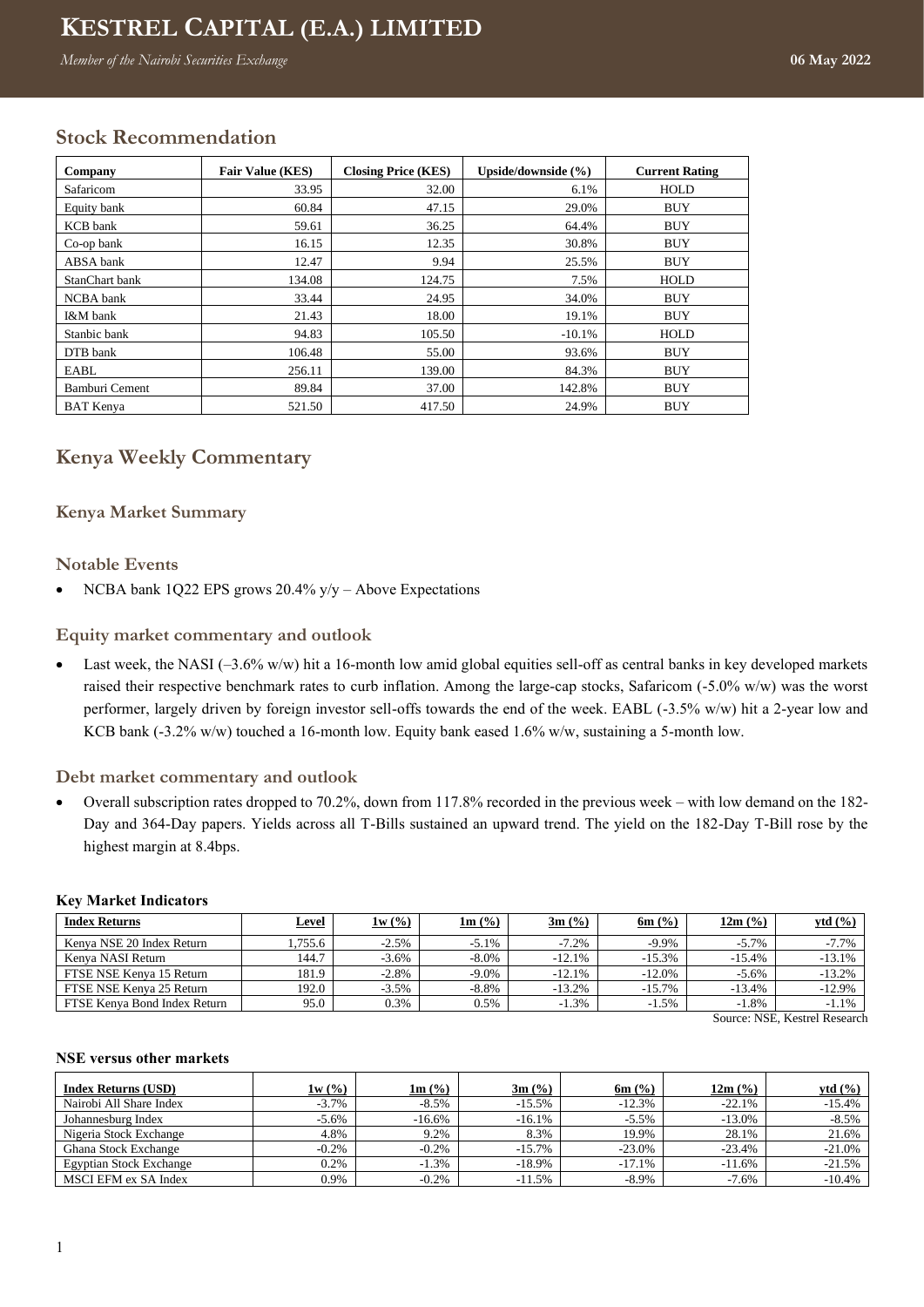# **Kenya Weekly Commentary**

#### **Week ending 06-May-2022**

#### **Other market statistics**

| Currencies     | ∟evel  | 1w(%)    | $1m$ (%) | $3m$ (%)  | $6m$ (%)  | 12m (%)  |
|----------------|--------|----------|----------|-----------|-----------|----------|
| <b>USD/KES</b> | 16.06  | $-0.2\%$ | $-0.6\%$ | $-2.1\%$  | $-2.9\%$  | $-8.1\%$ |
| USD/ZAR        | 15.99  | $-0.2\%$ | $-7.7\%$ | $-5.2\%$  | $-0.6%$   | $-12.1%$ |
| USD/EGP        | 18.48  | $0.2\%$  | $-0.7%$  | $-15.0\%$ | $-15.0\%$ | $-15.2%$ |
| USD/NGN        | 416.44 | $0.6\%$  | $-0.2%$  | 0.1%      | $-0.6%$   | $-1.6%$  |
| USD/GHS        | 7.53   | $0.1\%$  | $-0.1\%$ | $-14.5%$  | $-18.7%$  | $-23.3%$ |

#### **NSE most active counters**

|                 |         | Foreign                 |                         |                     |              |             |             |
|-----------------|---------|-------------------------|-------------------------|---------------------|--------------|-------------|-------------|
|                 | Value   | <b>Investor Net</b>     | <b>Foreign Investor</b> |                     |              |             |             |
|                 | Traded  | <b>Buving/(Selling)</b> | Activity as % of        | <b>Weekly Price</b> |              | % Below 12- | % Above 12- |
| Counter         | (KES m) | $(KES \, m)$            | total                   | Change (%)          | $YTD($ % $)$ | month high  | month low   |
| Safaricom       | 961.4   | $-539.9$                | 62.2%                   | $-5.0\%$            | $-15.7%$     | $-28.8%$    | $0.0\%$     |
| EABL            | 207.9   | $-7.4$                  | 93.8%                   | $-3.5\%$            | $-15.8%$     | $-28.3%$    | $0.0\%$     |
| Equity bank     | 109.5   | 4.9                     | 91.8%                   | $-1.6%$             | $-10.6%$     | $-13.1\%$   | 18.3%       |
| NCBA bank       | 41.8    | $-0.01$                 | $0.0\%$                 | $-4.0\%$            | $-11.4%$     | $-11.4%$    | 8.5%        |
| <b>KCB</b> bank | 24.7    | $-2.2$                  | 24.3%                   | $-3.2\%$            | $-20.2%$     | $-27.4%$    | $0.0\%$     |

## **Notable Events**

#### **NCBA bank 1Q22 EPS grows 20.4% y/y – Above Expectations**

Reported EPS – KES 2.07, +20.4% y/y, driven by non-funded income (+15.5% y/y), net interest income (+7.6% y/y) and lower loan loss provisions (-4.3% y/y). EPS outperformed our forecasts by 26.7% on better-than-expected NFI growth (+14.0%) and lower-than-expected OpEx growth (-10.5%).

#### **Summary Performance Table**

|                  | <b>Reported</b> | Forecast                 | <b>Variance</b> |
|------------------|-----------------|--------------------------|-----------------|
| <b>NIM</b>       | 5.3%            | 5.3%                     | $0.0\%$         |
| NIR growth       | 7.6%            | 3.3%                     | 4.3%            |
| NFI mix          | 46.1%           | 43.8%                    | 2.3%            |
| NFI growth       | 15.5%           | 1.5%                     | 14.0%           |
| CoR              | 3.4%            | 3.1%                     | 0.3%            |
| <b>CTI</b>       | 42.5%           | 50.5%                    | $-8.0\%$        |
| OpEx Growth      | 9.0%            | 19.6%                    | $-10.5%$        |
| <b>EPS</b>       | 2.07            | 1.63                     | 26.7%           |
| <b>DPS</b>       | ۰               | $\overline{\phantom{a}}$ | $0.0\%$         |
| Net Loan growth  | 0.3%            | 2.2%                     | $-1.9%$         |
| Deposit growth   | 7.2%            | 9.0%                     | $-1.8%$         |
| <b>NPL Ratio</b> | 15.1%           | 16.5%                    | $-1.4%$         |
| NPL Coverage*    | 66.1%           | 74.9%                    | $-8.8%$         |
| <b>ROE</b>       | 17.0%           | 13.3%                    | 3.7%            |

\*CBK Coverage

#### **What stood out for us?**

- **Higher-than-expected net-interest income:** net interest income grew 4.3% above our forecasts attributable to income from government securities (+31.6% y/y). In addition, interest expense grew at a slower rate of 14.9% y/y relative to our estimates of 28.3% y/y.
- **Better-than-expected non-funded income growth:** non-funded income grew 14.0% above our estimates attributable to trading income  $(+13.9\% \text{ y/y})$  and other income  $(+82.7\% \text{ y/y})$ . As a result, the bank's NFI mix strengthened to 46.1% above our target of 43.8%.
- **Lower-than-expected OpEx growth:** operating costs outperformed our forecasts by 10.5%, largely supported by a decline in D&A expense  $(-7.2\% \text{ y/y})$ .

#### **Impact to our investment thesis**

We expect to lower growth estimates on operating costs. In addition, we expect to raise our growth outlook on non-funded income and net-interest income. NCBA bank is currently trading at a P/B of 0.5x. We currently have a **BUY** recommendation on NCBA bank, implying a 34.0% upside.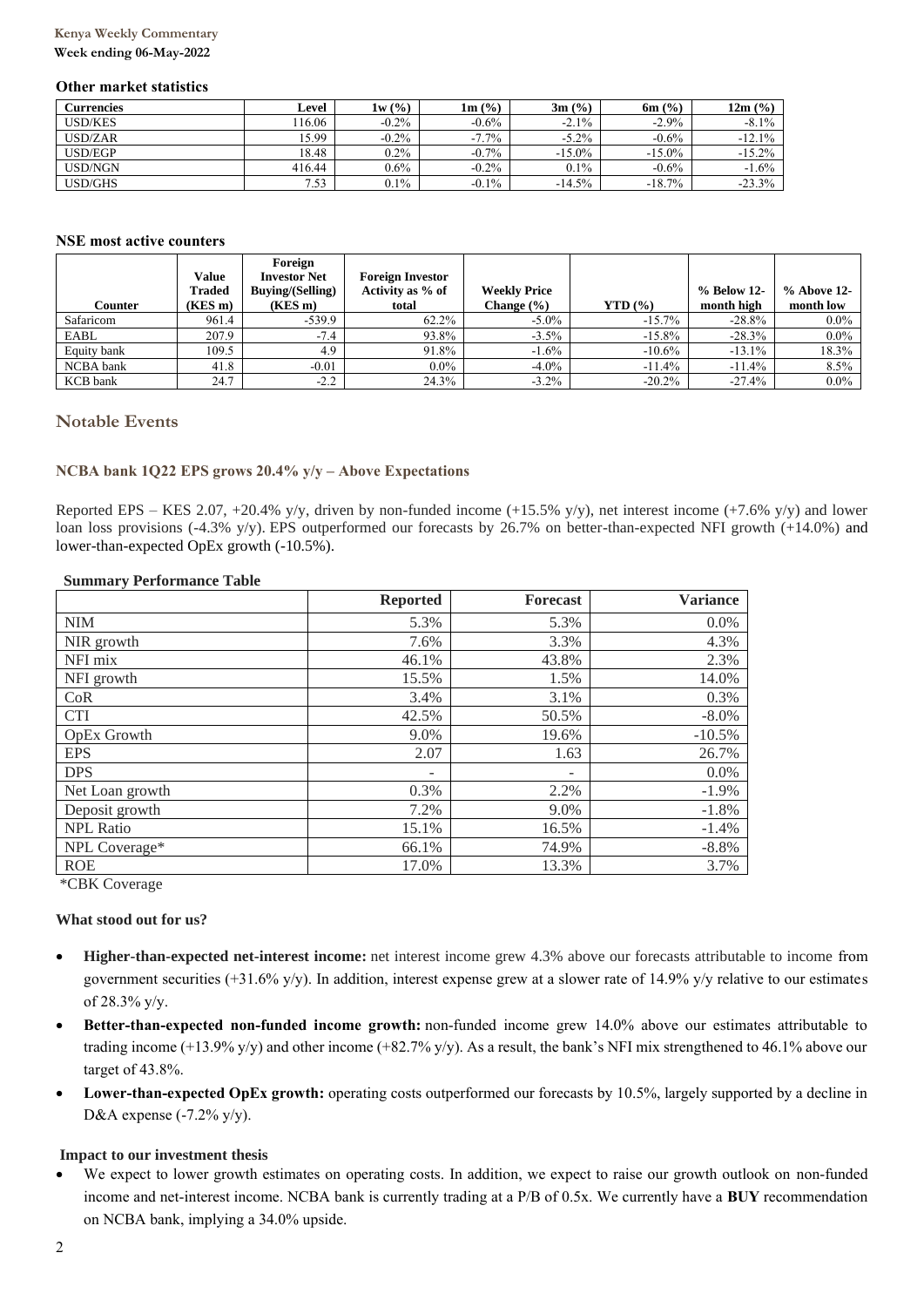# **Key Rates and Spreads**





*Source: CBK*





*Source: CBK*





*Source: CBK*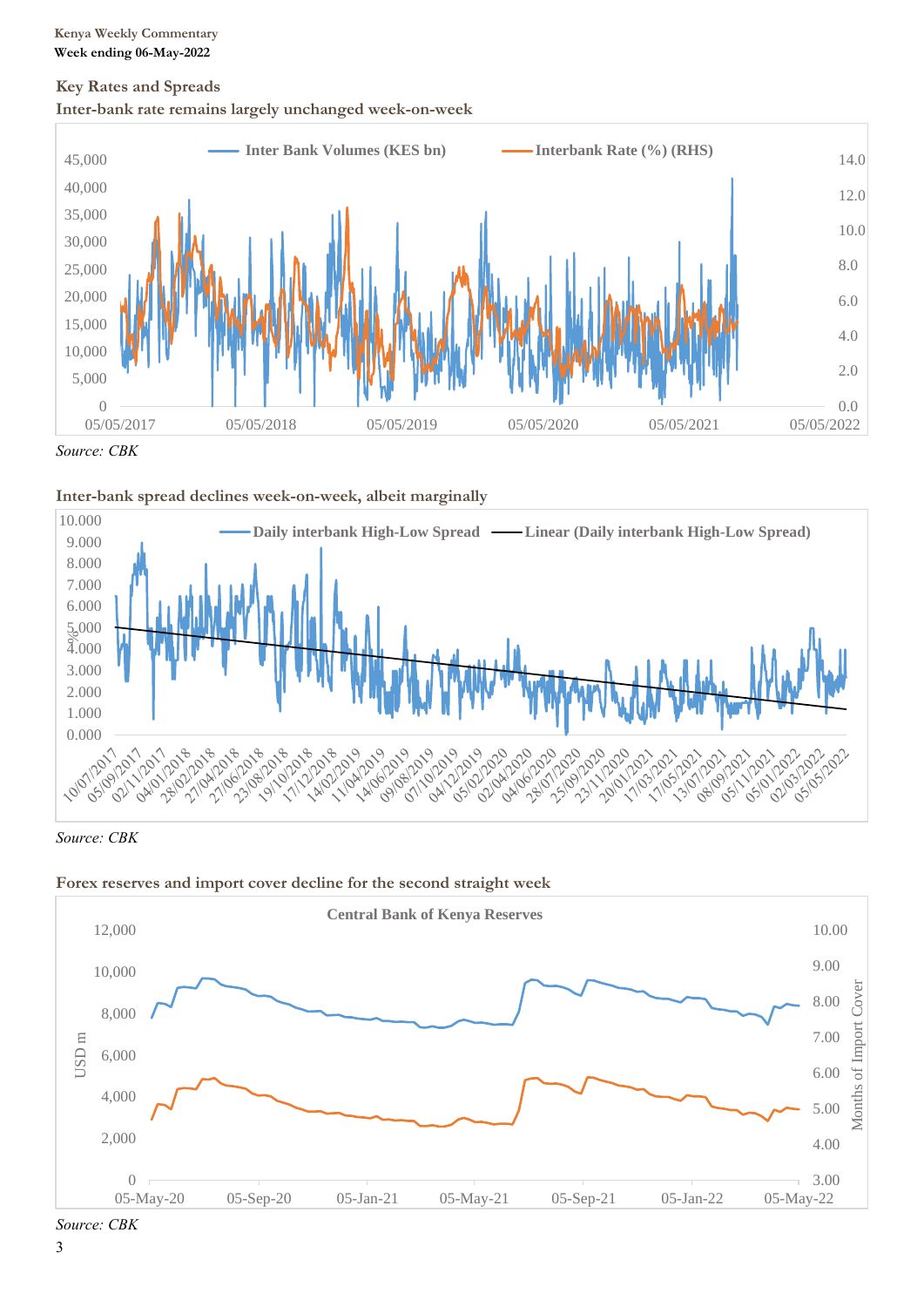# **Equity market trading commentary**

Despite the short trading week, equity turnover rose by 43.8% w/w to USD 12.0m (KES 1.4bn) as activity picked up on Safaricom towards the end of the week. The NASI edged down 3.6% w/w to a 16-month low of 144.73. The NSE 20 closed 2.5% w/w to settle at 1,755.57, as large-cap stocks posted notable week-on-week declines. Foreign trading rose to 65.0% of the market, up from 60.6% recorded in the previous week. For the 12<sup>th</sup> consecutive week, foreign investors were net sellers at USD 4.7m (KES 549.9m). Safaricom accounted for 98.2% of the week's net foreign outflows at USD 4.7m (KES 539.9m). EABL recorded a marginal net of foreign outflow of USD 63.9k (KES 7.4m). On the other hand, foreign investors remained net buyers on Equity bank, although at a thin margin of USD 42.8k (KES 4.9m).

Last week, the NASI (–3.6% w/w) hit a 16-month low amid global equities sell-off as central banks in key developed markets raised their respective benchmark rates to curb inflation. Among the large-cap stocks, Safaricom (-5.0% w/w) was the worst performer, largely driven by foreign investor sell-offs towards the end of the week. EABL (-3.5% w/w) hit a 2-year low and KCB bank (-3.2% w/w) touched a 16-month low. Equity bank eased 1.6% w/w, sustaining a 5-month low. NCBA bank (-4.0% w/w) hit a 2-month low as it traded ex-dividend. The bank also released 1Q22 results with EPS growing by 20.4% y/y to KES 2.07. Following the release of FY21 results, WPP Scangroup (-13.1% w/w) dropped to an 8-month low as the company reported a Loss per share of KES 0.04 (FY20: Loss per share, KES 3.89).

#### **Market performance over the past 12 months**



*Source: NSE*

# **Debt market trading commentary**

Overall subscription rates dropped to 70.2%, down from 117.8% recorded in the previous week – with low demand on the 182-Day and 364-Day papers. Yields across all T-Bills sustained an upward trend. The yield on the 182-Day T-Bill rose by the highest margin at 8.4bps.

The Central Bank of Kenya offered KES 4.0bn for the 91-Day T-Bill and KES 10.0bn each for the 182-Day T-Bill and the 364- Day T-Bill. It received bids worth KES 5.3bn for the 91-Day T-Bill, implying a subscription rate of 131.1%. It accepted bids worth KES 5.3bn at an average yield of 7.580% (+8.3bps w/w). The 182-Day T-Bill received bids worth KES 3.7bn, implying a performance rate of 37.2% It accepted bids worth KES 3.7bn at an average yield of 8.542% (+8.4bps w/w). The 364-Day T-Bill received bids worth KES 7.9bn, implying a performance rate of 78.8%. It accepted bids worth KES 7.9bn at an average yield of 9.840% (+6.4bps w/w).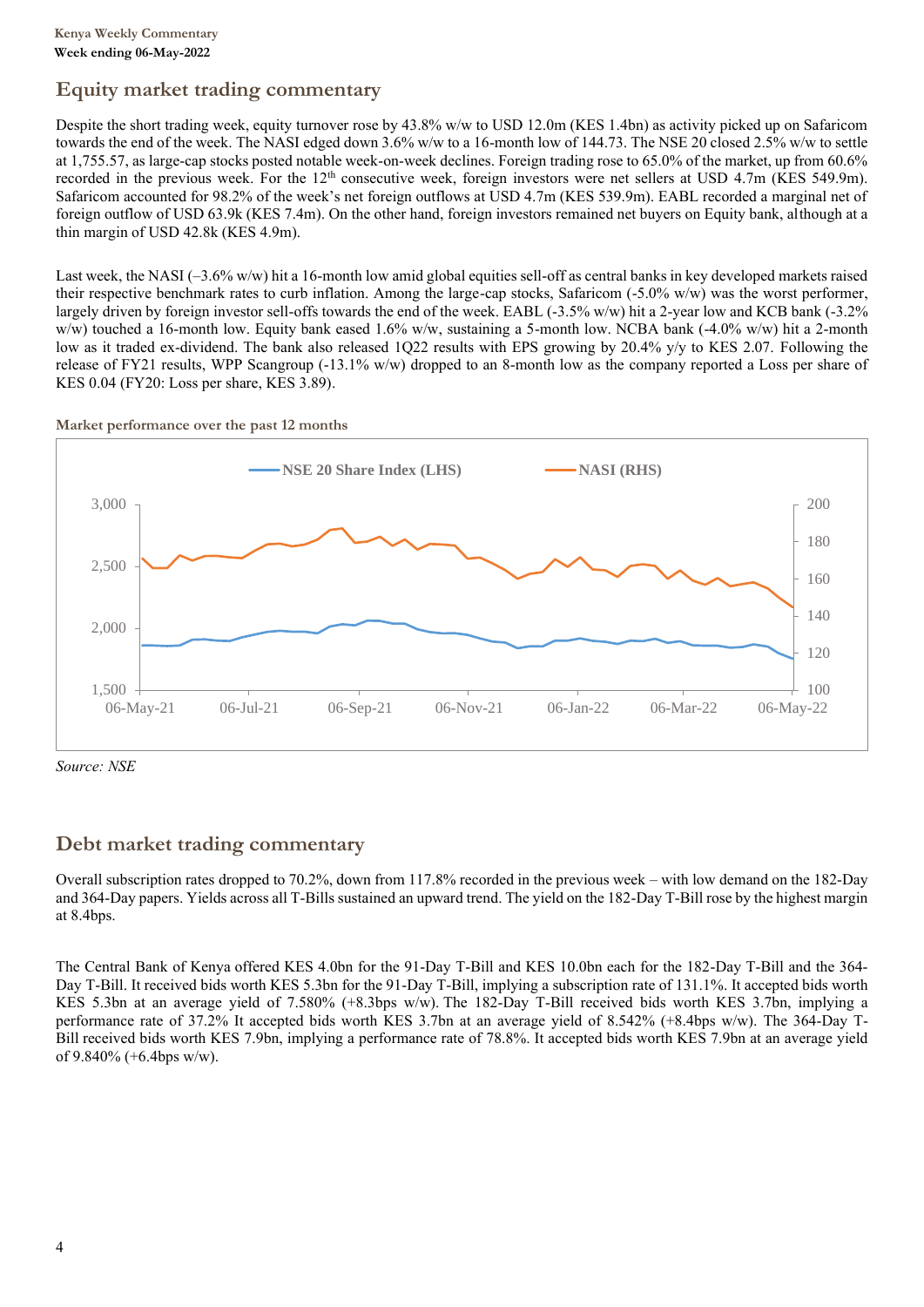# **Kenya Weekly Commentary Week ending 06-May-2022**



# **T-Bills Performance: Overall performance rate declines with low demand on the 182-Day and 364-Day papers**



# **Kenya Domestic Yield Curve**



*Source: CBK*

# **Kenya Eurobond Yields: Yields across all maturities edge higher week-on-week**



*Source: Bloomberg*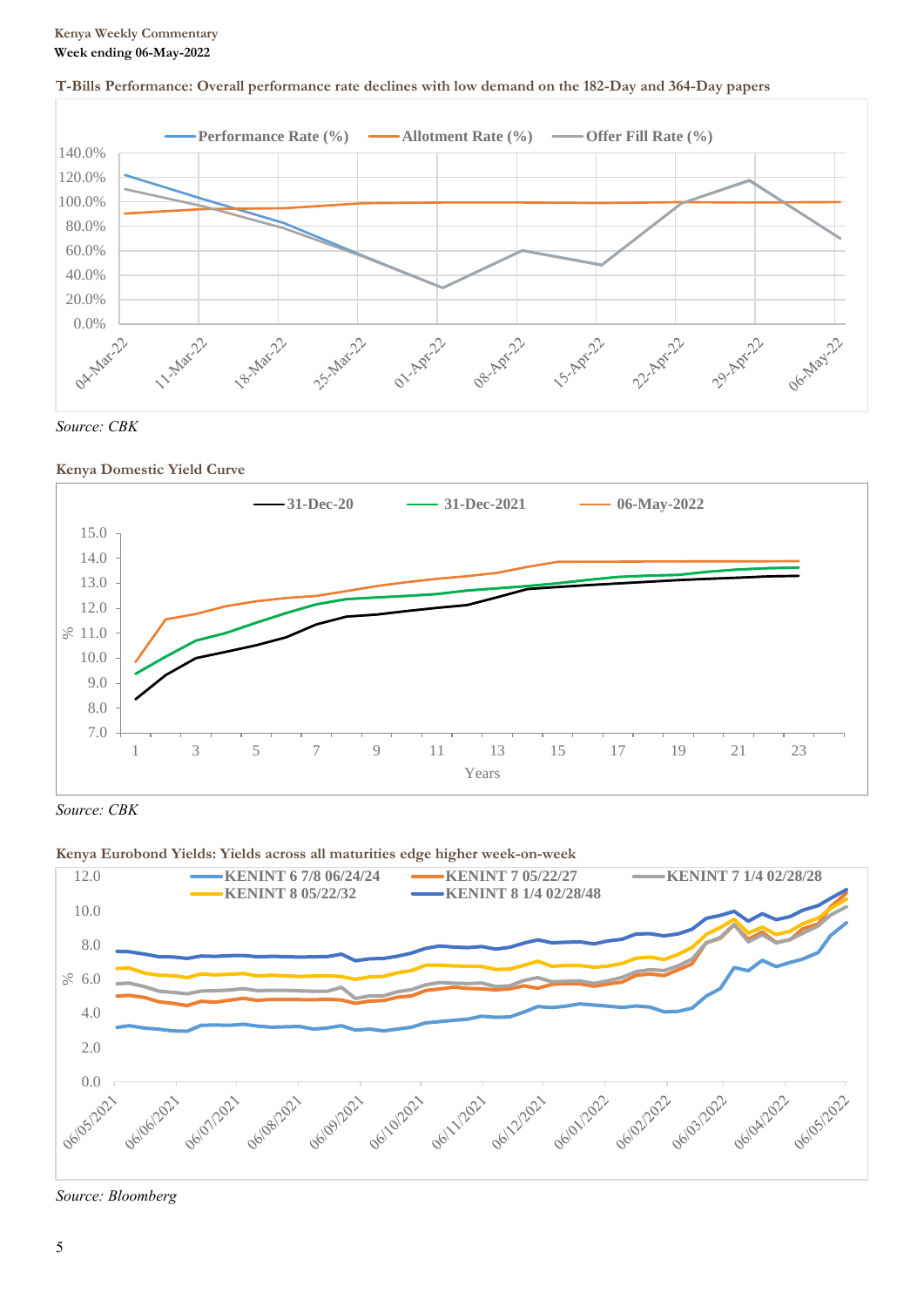# **Kenya Weekly Commentary**

# **Week ending 06-May-2022**

# **Top counters by market capitalization**

| Company                    | Sector           | Year       | 12 M   | 12 M   | Price  | YTD     | Market <sup>1</sup><br>cap (USD | Weighting | <b>EPS</b> | <b>DPS</b>               | <b>NAV</b> | P/E                      | Div                      | P/B     | ROE %  | Daily Trading <sup>1</sup> |
|----------------------------|------------------|------------|--------|--------|--------|---------|---------------------------------|-----------|------------|--------------------------|------------|--------------------------|--------------------------|---------|--------|----------------------------|
|                            |                  | end        | High   | Low    |        | %       | m)                              |           |            |                          |            | ratio x                  | yld %                    | ratio x |        | vol (USD)                  |
| Safaricom                  | Telecom          | Mar        | 44.95  | 32.00  | 32.00  | $-15.7$ | 11,062                          | 56.6%     | 1.81       | 2.01                     | 3.4        | 17.6                     | 6.3                      | 9.4     | 53.2   | 1,811,300                  |
| <b>Equity Bank</b>         | Banking          | Dec        | 54.25  | 39.85  | 47.15  | $-10.6$ | 1,535                           | 7.9%      | 10.38      | 3.00                     | 44.8       | 4.5                      | 6.4                      | 1.1     | 23.2   | 441,825                    |
| <b>KCB Bank</b>            | <b>Banking</b>   | <b>Dec</b> | 49.90  | 36.25  | 36.25  | $-20.2$ | 1,005                           | 5.1%      | 10.61      | 3.00                     | 53.4       | 3.4                      | 8.3                      | 0.7     | 19.9   | 396,191                    |
| <b>EA Breweries</b>        | <b>Breweries</b> | Jun        | 193.75 | 139.00 | 139.00 | $-15.8$ | 948                             | 4.9%      | 11.25      | 3.75                     | 17.5       | 12.4                     | 2.7                      | 7.9     | 64.3   | 236,164                    |
| Co-op Bank                 | <b>Banking</b>   | <b>Dec</b> | 13.95  | 11.80  | 12.35  | $-4.6$  | 625                             | 3.2%      | 2.82       | 1.00                     | 17.1       | 4.4                      | 8.1                      | 0.7     | 16.5   | 26,214                     |
| Absa Bank                  | <b>Banking</b>   | <b>Dec</b> | 12.70  | 8.66   | 9.94   | $-16.1$ | 466                             | 2.4%      | 2.00       | 1.10                     | 10.4       | 5.0                      | 11.1                     | 1.0     | 19.3   | 63,673                     |
| <b>StanChart Bank</b>      | <b>Banking</b>   | <b>Dec</b> | 146.25 | 124.00 | 124.75 | $-2.7$  | 407                             | 2.1%      | 23.93      | 19.00                    | 140.8      | 5.2                      | 15.2                     | 0.9     | 17.0   | 156,583                    |
| <b>BAT Kenya</b>           | Tobacco          | Dec        | 509.00 | 417.50 | 417.50 | $-5.4$  | 360                             | 1.8%      | 64.83      | 50.00                    | 149.7      | 6.4                      | 12.0                     | 2.8     | 43.3   | 82,405                     |
| Stanbic Bank               | Banking          | Dec        | 105.50 | 79.50  | 105.50 | 20.9    | 360                             | 1.8%      | 18.23      | 7.30                     | 142.8      | 5.8                      | 6.9                      | 0.7     | 12.8   | 86,525                     |
| <b>NCBA Bank</b>           | <b>Banking</b>   | Dec        | 28.15  | 23.00  | 24.95  | $-1.0$  | 355                             | 1.8%      | 6.21       | 3.00                     | 47.3       | 4.0                      | 12.0                     | 0.5     | 13.1   | 33,000                     |
| <b>I&amp;M Holdings</b>    | <b>Banking</b>   | Dec        | 21.38  | 18.00  | 18.00  | $-14.7$ | 257                             | 1.3%      | 4.92       | 1.50                     | 42.1       | 3.7                      | 8.3                      | 0.4     | 11.7   | 9,308                      |
| <b>Bank of Kigali</b>      | Banking          | Dec        | 40.00  | 24.30  | 30.00  | 3.4     | 232                             | 1.2%      | 6.50       | 3.22                     | 35.7       | 4.6                      | 10.7                     | 0.8     | 18.2   | 7,171                      |
| KenGen                     | Power            | Jun        | 4.98   | 3.54   | 3.59   | $-14.3$ | 204                             | 1.0%      | 0.16       | 0.18                     | 32.4       | 22.6                     | 5.0                      | 0.1     | 0.5    | 13,483                     |
| Kenya Airways              | Airlines         | Dec        | 3.99   | 3.83   | 3.83   | 0.0     | 188                             | 1.0%      | (2.79)     | $\overline{\phantom{a}}$ | (14.7)     | $\sim$                   | $\sim$                   | $\sim$  |        |                            |
| Jubilee Insurance          | Insurance        | <b>Dec</b> | 390.00 | 248.50 | 265.00 | $-16.3$ | 166                             | 0.8%      | 94.22      | 14.00                    | 544.4      | 2.8                      | 5.3                      | 0.5     | 17.3   | 8,507                      |
| <b>Britam</b>              | Insurance        | Dec        | 8.38   | 6.60   | 6.70   | $-10.7$ | 146                             | 0.7%      | 0.03       | $\blacksquare$           | 7.5        | 234.4                    | $\overline{a}$           | 0.9     | 0.4    | 2,786                      |
| DTB Bank                   | Banking          | Dec        | 69.00  | 54.75  | 55.00  | $-7.6$  | 133                             | 0.7%      | 13.98      | 3.00                     | 240.7      | 3.9                      | 5.5                      | 0.2     | 5.8    | 7,196                      |
| <b>Total Oil</b>           | Oil              | Dec        | 26.30  | 22.05  | 23.95  | $-4.2$  | 130                             | 0.7%      | 4.35       | 1.31                     | 45.4       | 5.5                      | 5.5                      | 0.5     | 9.6    | 1,216                      |
| <b>Bamburi Cement</b>      | Cement           | Dec        | 40.55  | 33.55  | 37.00  | $-2.6$  | 116                             | 0.6%      | 3.58       | 3.58                     | 83.5       | 10.3                     | 9.7                      | 0.4     | 4.3    | 7,410                      |
| Umeme Ltd.                 | Power            | <b>Dec</b> | 8.30   | 5.48   | 7.90   | 17.2    | 111                             | 0.6%      | 2.74       | 1.73                     | 17.6       | 2.9                      | 21.9                     | 0.4     | 15.6   | 10,024                     |
| Centum Investment          | Finance          | Mar        | 17.85  | 11.95  | 11.95  | $-15.2$ | 69                              | 0.4%      | (2.42)     | 0.33                     | 69.7       | $\blacksquare$           | 2.8                      | 0.2     | (3.5)  | 9,127                      |
| Kakuzi                     | Agric            | <b>Dec</b> | 427.00 | 327.75 | 400.00 | 3.9     | 68                              | 0.3%      | 27.77      | 18.00                    | 275.9      | 14.4                     | 4.5                      | 1.4     | 10.1   | 249                        |
| Kenya Re                   | Insurance        | <b>Dec</b> | 2.68   | 2.10   | 2.18   | $-5.2$  | 53                              | 0.3%      | 1.06       | 0.10                     | 13.2       | 2.1                      | 4.6                      | 0.2     | 8.0    | 3,151                      |
| <b>Crown Paints</b>        | Manufac.         | Dec        | 42.80  | 19.65  | 40.70  | 33.4    | 50                              | 0.3%      | 5.13       | 4.00                     | 24.1       | 7.9                      | 9.8                      | 1.7     | 21.3   | 4,535                      |
| CIC Insurance              | Insurance        | Dec        | 3.39   | 2.00   | 2.18   | $-1.4$  | 49                              | 0.3%      | 0.26       |                          | 3.1        | 8.5                      | $\overline{\phantom{a}}$ | 0.7     | 8.4    | 1,791                      |
| <b>ARM Cement</b>          | Cement           | <b>Dec</b> | 5.55   | 5.55   | 5.55   | 0.0     | 46                              | 0.2%      | (7.77)     | $\blacksquare$           | 19.8       |                          | $\overline{a}$           | 0.3     | (39.2) |                            |
| Sasini Tea & Coffee        | Agric            | Sept       | 22.40  | 16.85  | 20.85  | 11.5    | 41                              | 0.2%      | (1.48)     | 0.50                     | 56.5       |                          | 2.4                      | 0.4     | (2.6)  | 929                        |
| <b>Nation Media</b>        | Media            | Dec        | 26.10  | 14.95  | 20.40  | 10.6    | 33                              | 0.2%      | 2.59       | 1.49                     | 42.1       | 7.9                      | 7.3                      | 0.5     | 6.2    | 5,442                      |
| Liberty K. Holdings        | Insurance        | Dec        | 9.98   | 5.32   | 5.80   | $-17.1$ | 27                              | 0.1%      | 0.15       | $\blacksquare$           | 15.9       | 38.0                     | $\overline{\phantom{a}}$ | 0.4     | 1.0    | 113                        |
| Carbacid                   | Gases            | July       | 13.25  | 10.00  | 11.40  | 3.6     | 25                              | 0.1%      | 2.22       | 0.70                     | 13.5       | 5.1                      | 6.1                      | 0.8     | 16.4   | 2,976                      |
| Kenya Power                | Power            | Jun        | 2.02   | 1.30   | 1.46   | $-16.6$ | 25                              | 0.1%      | 2.65       |                          | 29.3       | 0.6                      | $\overline{a}$           | 0.0     | 9.0    | 8,416                      |
| <b>TPSEA Serena</b>        | Tourism          | <b>Dec</b> | 16.95  | 11.50  | 12.45  | $-18.4$ | 20                              | 0.1%      | (4.70)     |                          | 37.5       |                          |                          | 0.3     | (12.5) | 4,546                      |
| Unga Ltd                   | Food             | Jun        | 36.25  | 26.10  | 27.50  | $-0.5$  | 18                              | 0.1%      | 2.89       | $\overline{\phantom{a}}$ | 56.2       | 9.5                      | $\overline{\phantom{a}}$ | 0.5     | 5.1    | 69                         |
| <b>NSE</b>                 | Finance          | Dec        | 10.15  | 7.00   | 8.00   | 0.0     | 18                              | 0.1%      | 0.51       | 1.40                     | 8.0        | 15.7                     | 17.5                     | 1.0     | 6.4    | 3,047                      |
| Sanlam Kenya               | Insurance        | Dec        | 15.00  | 9.16   | 12.90  | 11.7    | 16                              | 0.1%      | (1.88)     | $\overline{\phantom{a}}$ | 9.5        |                          | $\overline{a}$           | 1.4     | (19.8) | 113                        |
| <b>WPP Scangroup</b>       | Media            | <b>Dec</b> | 6.10   | 3.57   | 3.64   | $-12.1$ | 14                              | 0.1%      | (0.09)     |                          | 12.0       |                          | $\overline{\phantom{a}}$ | 0.3     | (0.7)  | 1,363                      |
| <b>BOC Kenya</b>           | Gases            | Dec        | 93.25  | 61.50  | 75.00  | 7.1     | 13                              | 0.1%      | 4.78       | 6.70                     | 84.3       | 15.7                     | 8.9                      | 0.9     | 5.7    |                            |
| Car & Gen                  | Motors           | Sept       | 76.00  | 20.00  | 30.00  | $-11.6$ | 10                              | 0.1%      | 22.12      | 3.20                     | 114.3      | 1.4                      | 10.7                     | 0.3     | 19.4   |                            |
| <b>Housing Finance</b>     | <b>Banking</b>   | <b>Dec</b> | 4.90   | 2.91   | 3.03   | $-22.3$ | 10                              | 0.1%      | (1.54)     |                          | 20.7       |                          |                          | 0.1     | (7.4)  | 630                        |
| <b>Standard Newspapers</b> | Media            | Dec        | 20.00  | 11.90  | 13.00  | $-4.1$  | 9                               | 0.0%      | (1.45)     | $\overline{\phantom{a}}$ | 10.6       | $\overline{\phantom{a}}$ | $\blacksquare$           | 1.2     | (13.7) | 59                         |
| Longhorn                   | Publishing       | Jun        | 4.5    | 3.31   | 3.40   | $-15.0$ | 8                               | $0.0\%$   | 0.62       |                          | 2.8        | 5.5                      | $\overline{a}$           | 1.2     | 22.2   | 144                        |
| Limuru Tea                 | Agric            | Dec        | 350.00 | 263.00 | 320.00 | 0.0     | $\overline{7}$                  | 0.0%      | (0.50)     | 0.70                     | 75.9       |                          | 0.2                      | 4.2     | (0.7)  | 81                         |
| <b>EA Portland</b>         | Cement           | Jun        | 9.40   | 6.06   | 6.94   | 4.2     | 5                               | 0.0%      | (30.77)    |                          | 208.4      |                          | ÷,                       | 0.0     | (14.8) | 20                         |
| TransCentury               | Finance          | Dec        | 1.53   | 1.01   | 1.10   | $-6.0$  | $\overline{\mathbf{A}}$         | $0.0\%$   | (6.72)     |                          | (9.5)      |                          |                          |         |        | 51                         |
|                            |                  |            |        |        |        |         |                                 |           |            |                          | Average    | 14.5                     | 6.7                      | 6.0     | 39.4   | 3,451,057                  |

# **KESTREL CAPITAL**